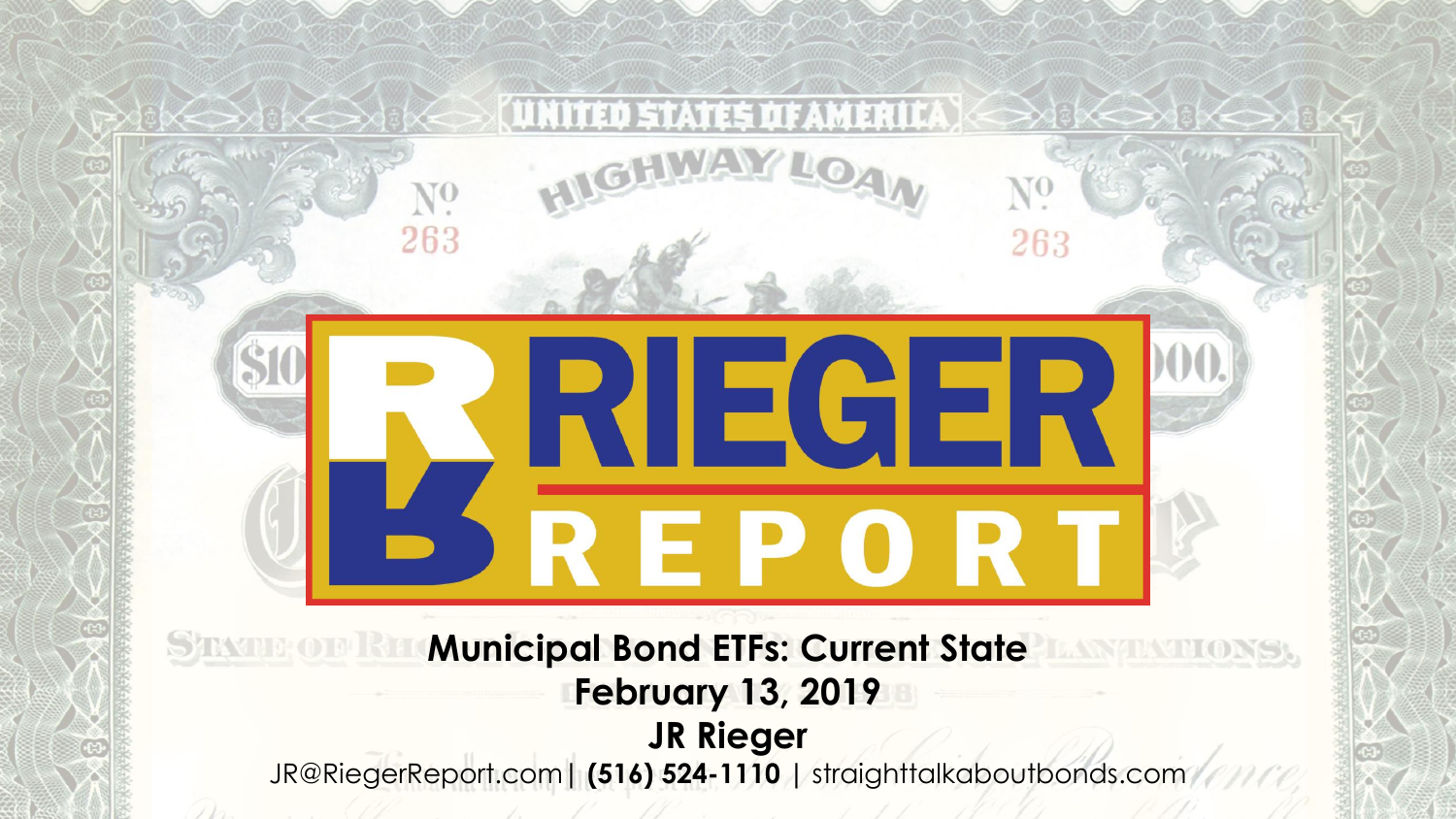

#### **Municipal Bond ETFs: Current State**

- **\$36.5 Billion: Amount invested in municipal bond Exchange Traded Funds (ETFs)**
- **44: Number of municipal bond ETFs. 28 funds are passively managed to an index and 16 funds are actively managed**
- **50%: passively managed Municipal ETFs have fees that are more than half those of actively managed municipal bond ETFs:**
	- o **18 bps: Average passive management fee by number of funds**
	- o **16.75 bps: Average passive management fee by Assets Under Management (AUM)**
	- o **36.375 bps: Average active management fee by number of funds**
	- o **39 bps: Average active management fee by AUM**
- **\$7.8 Billion: Amount invested in short term municipal bond ETFs (\$21% of the assets in municipal ETFs are invested in short term municipal bonds illustrating defensive use)**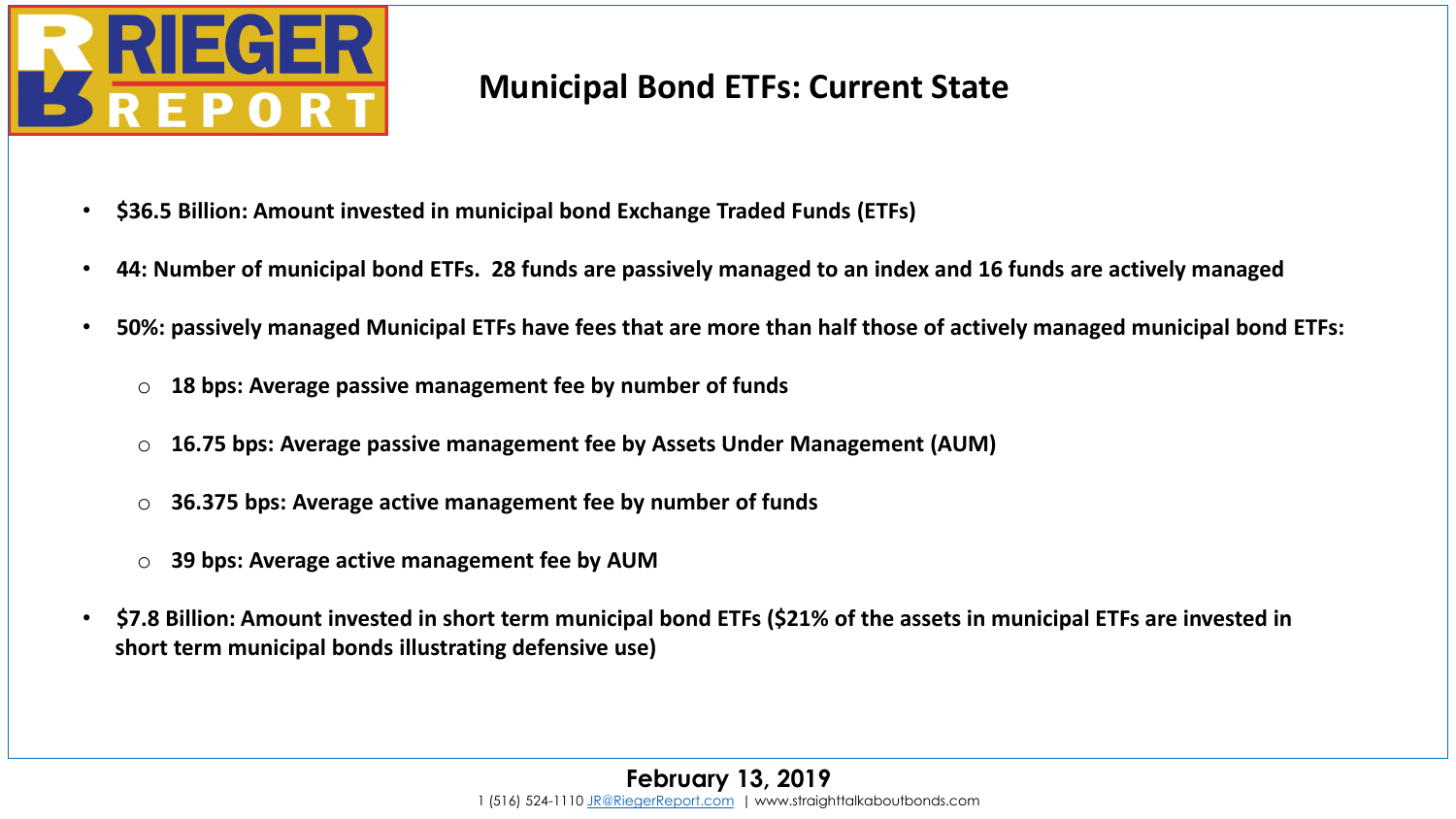

#### **Municipal Bond ETFs Assets Under Management**

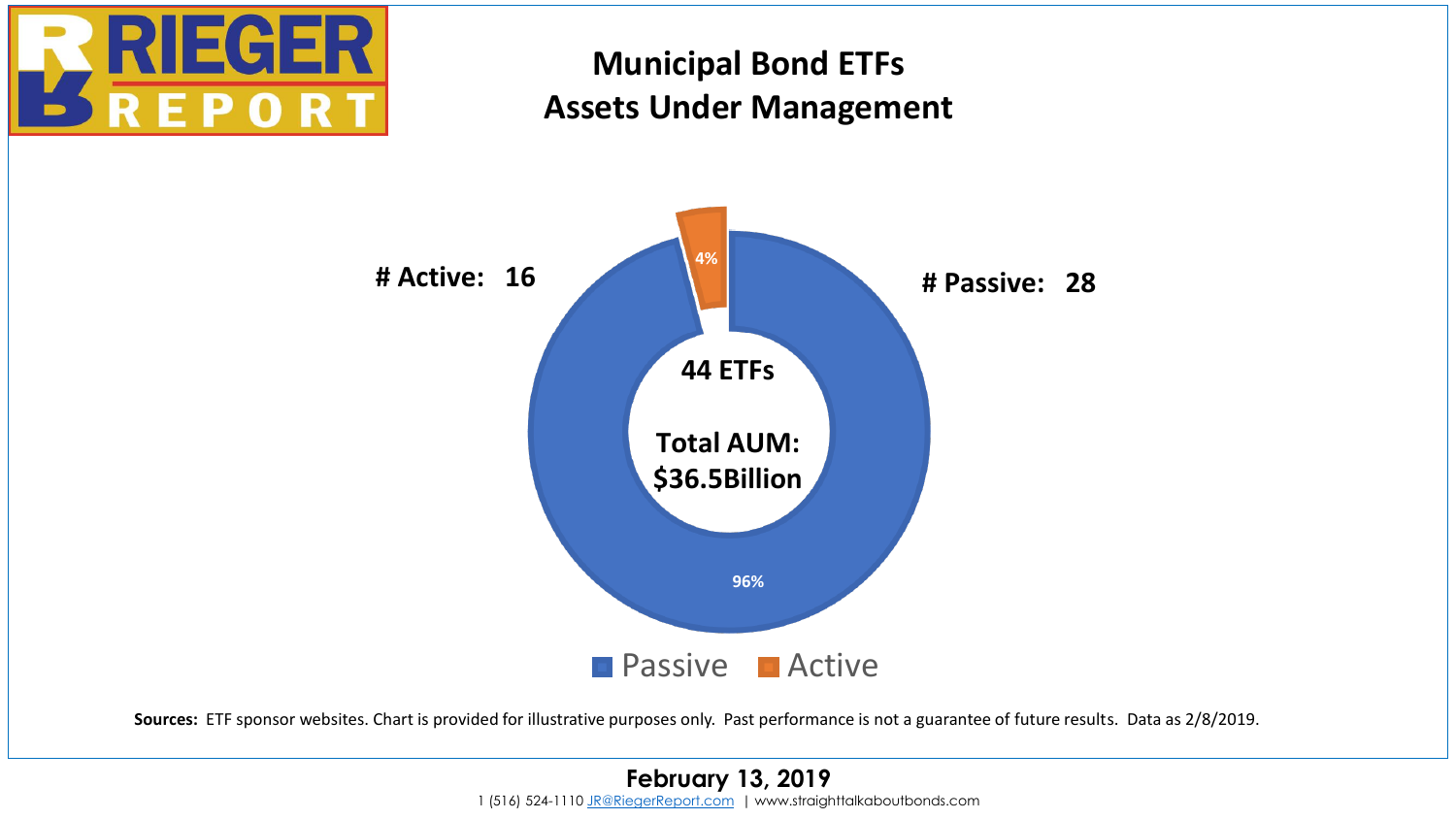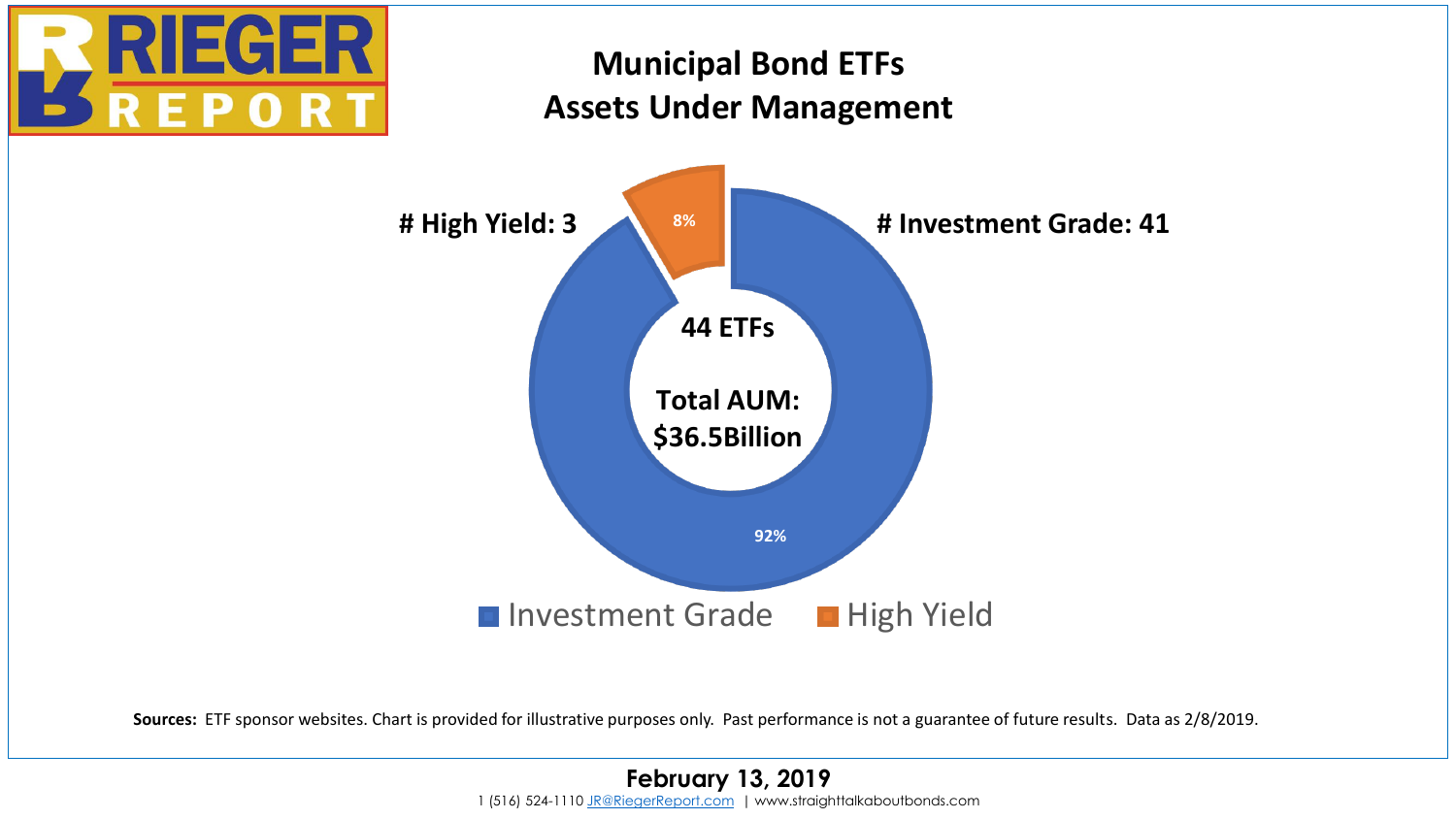## ECI **REPOR**

#### **Municipal Bond ETFs Assets Under Management**



**Sources:** ETF sponsor websites. Chart is provided for illustrative purposes only. Past performance is not a guarantee of future results. Data as 2/8/2019.

#### **February 13, 2019** 1 (516) 524-1110 [JR@RiegerReport.com](mailto:jrrieger@yahoo.com) | www.straighttalkaboutbonds.com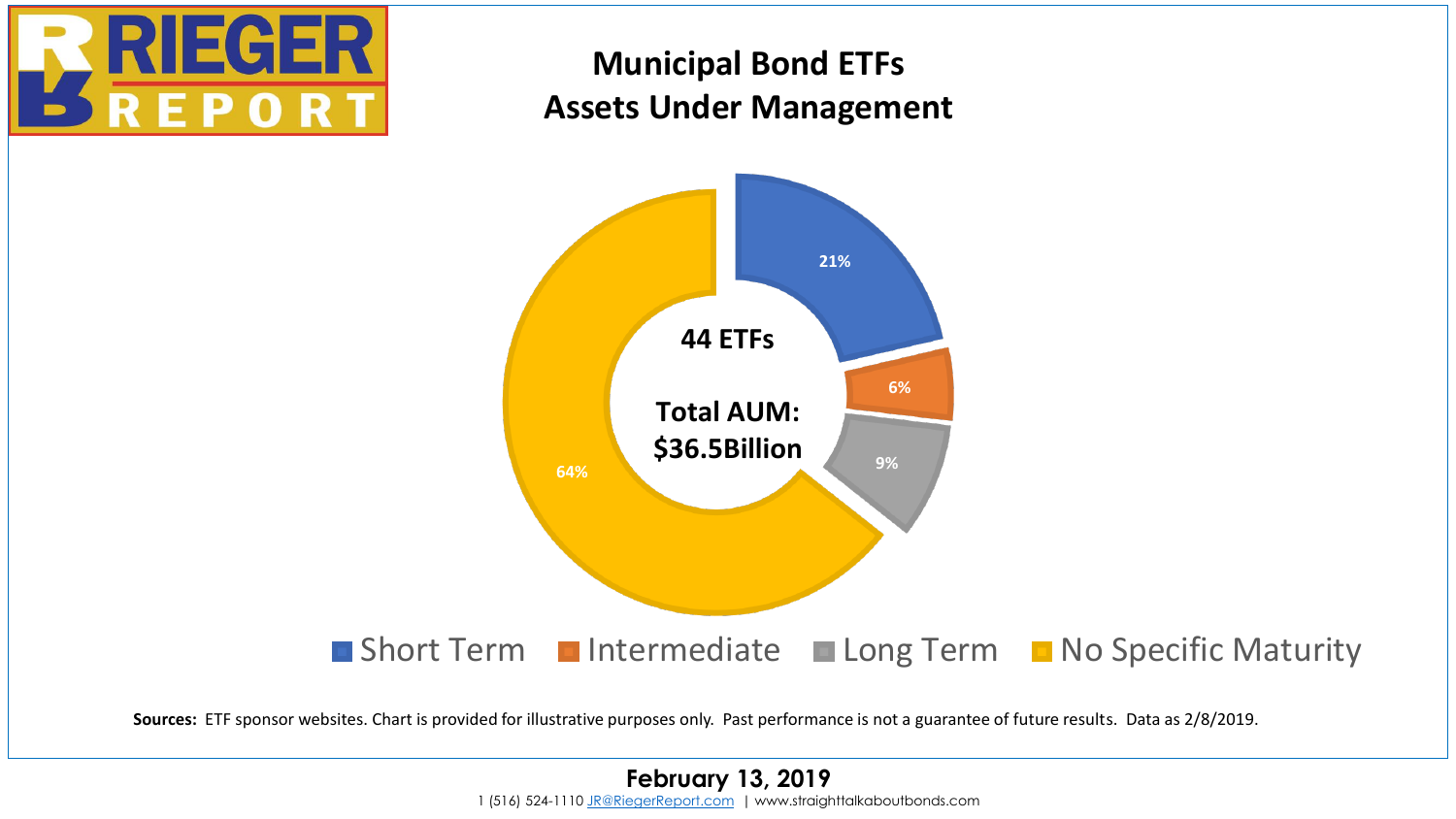

### **Municipal Bond ETFs Management Fees in Bps (Weighted by AUM)**

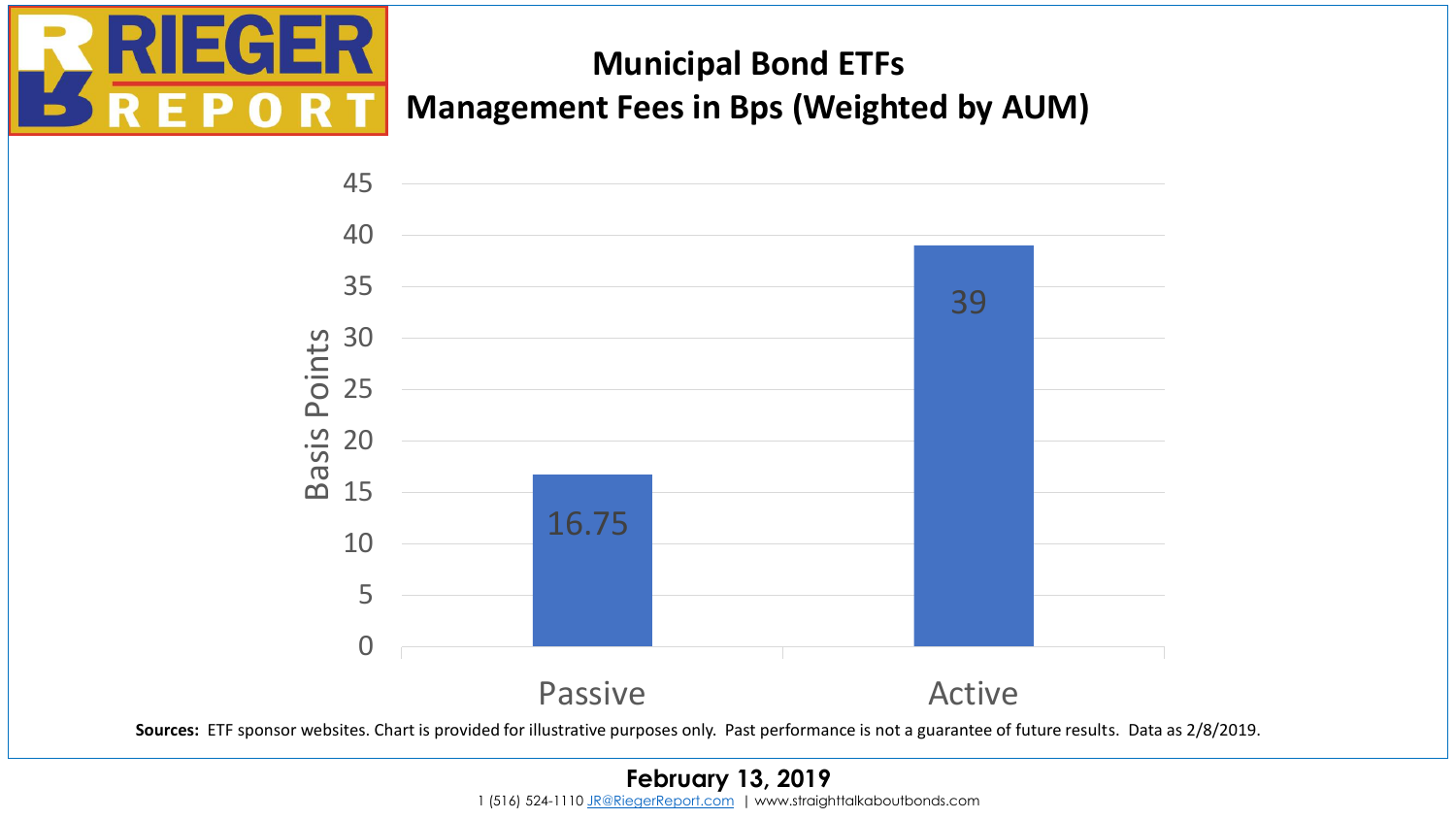

#### **Largest Municipal Bond ETFs by AUM**

|               |                                           |            |                         |                | <b>Active or</b> | <b>Options</b>    | <b>AUM</b> | <b>30 Day SEC Effective</b> |      |                            |
|---------------|-------------------------------------------|------------|-------------------------|----------------|------------------|-------------------|------------|-----------------------------|------|----------------------------|
| <b>SYMBOL</b> | <b>ETF</b>                                | Inception  | <b>Sector</b>           | <b>Mgt Fee</b> | <b>Passive</b>   | <b>Available?</b> | (Millions) | Yield                       |      | <b>Duration YTD Return</b> |
| <b>MUB</b>    | iShares National Municipal Bond           | 9/7/2007   | National                | 7              | Passive          | Yes               | \$11,290   | 2.46%                       | 6.41 | 0.69%                      |
| <b>VTEB</b>   | Vanguard Tax-Exempt Bond                  | 8/31/2015  | National                | 9              | Passive          | Yes               | \$4,200    | 2.52%                       | 5.8  | 0.74%                      |
|               | SPDR Nuveen Bloomberg Short Term          |            |                         |                |                  |                   |            |                             |      |                            |
| SHM           | <b>Municipal Bond</b>                     | 10/10/2007 | <b>National Short</b>   | 20             | Passive          | Yes               | \$3,662    | 1.58%                       | 2.79 | 1.39%                      |
|               | SPDR Nuveen Bloomberg Barclays Municipal  |            |                         |                |                  |                   |            |                             |      |                            |
| <b>TFI</b>    | <b>Bond</b>                               | 9/11/2007  | National                | 23             | Passive          | Yes               | \$2,800    | 2.29%                       | 6.8  | 0.43%                      |
| <b>HYD</b>    | VanEck Vectors High-Yield Municipal       | 2/4/2009   | High Yield              | 35             | Passive          | Yes               | \$2,300    | 4.28%                       | 7.62 | 2.10%                      |
| <b>SUB</b>    | iShares Short-Term Municipal Bond         | 11/5/2008  | <b>National Short</b>   | $\overline{7}$ | Passive          | <b>No</b>         | \$2,150    | 1.74%                       | 2.01 | 0.51%                      |
|               | VanEck Vectors AMT-Free Intermediate      |            | National                |                |                  |                   |            |                             |      |                            |
| <b>ITM</b>    | Municipal                                 | 12/4/2007  | Intermediate            | 24             | Passive          | Yes               | \$1,700    | 2.35%                       | 6.84 | 0.63%                      |
| <b>PZA</b>    | Invesco National Municipal Bond           | 10/11/2007 | National                | 28             | Passive          | Yes               | \$1,500    | 2.84%                       | 8.17 | 0.50%                      |
| <b>CMF</b>    | iShares California Municipal Bond         | 10/4/2007  | California              | 25             | Passive          | No                | \$1,066    | 2.13%                       | 6.46 | 0.50%                      |
| <b>BAB</b>    | Invesco Taxable Municipal Bond            | 11/17/2009 | <b>Taxable National</b> | 28             | Passive          | No                | \$876      | 3.80%                       | 8.09 | 0.57%                      |
| <b>HYMB</b>   | SPDR Nuveen S&P High Yield Municipal Bond | 4/13/2011  | High Yield              | 35             | Passive          | Yes               | \$675      | 4.20%                       | 8.84 | 3.80%                      |
| <b>FMB</b>    | First Trust Managed Municipal Bond        | 5/13/2014  | National                | 50             | Active           | <b>No</b>         | \$553      | 2.76%                       | 6.13 | 0.89%                      |
| <b>IBMI</b>   | iShares iBonds Sept 2020 Municipal Bond   | 8/12/2014  | <b>National Short</b>   | 18             | Passive          | No                | \$341      | 1.56%                       | 1.39 | 0.36%                      |
| <b>NYF</b>    | iShares New York Municipal Bond           | 10/4/2007  | New York                | 25             | Passive          | No                | \$337      | 2.29%                       | 6.26 | 0.71%                      |
| <b>PWZ</b>    | Invesco California AMT-Free               | 10/11/2007 | California              | 28             | Passive          | <b>No</b>         | \$313      | 2.58%                       | 8.36 | 0.43%                      |
|               |                                           |            | National                |                |                  |                   |            |                             |      |                            |
| <b>MUNI</b>   | PIMCO Intermediate Municipal Bond         | 11/30/2009 | Intermediate            | 35             | Active           | No                | \$308      | 2.14%                       | 5.57 | 1.11%                      |
| <b>IBMH</b>   | iShares iBonds Sept 2019 Municipal Bond   | 2/4/2014   | <b>National Short</b>   | 18             | Passive          | No                | \$302      | 1.58%                       | 0.43 | 0.21%                      |
| <b>IBMJ</b>   | iShares iBonds Dec 2021 Municipal Bond    | 9/1/2015   | <b>National Short</b>   | 18             | Passive          | No                | \$256      | 1.62%                       | 2.29 | 0.54%                      |
| <b>IBMK</b>   | iShares iBonds Dec 2022 Municipal Bond    | 9/1/2015   | <b>National Short</b>   | 18             | Passive          | No                | \$252      | 1.68%                       | 3.17 | 0.76%                      |
| <b>SMB</b>    | VanEck Vectors AMT-Free Short Municipal   | 2/22/2008  | <b>National Short</b>   | 20             | Passive          | <b>No</b>         | \$197      | 1.76%                       | 3.24 | 1.42%                      |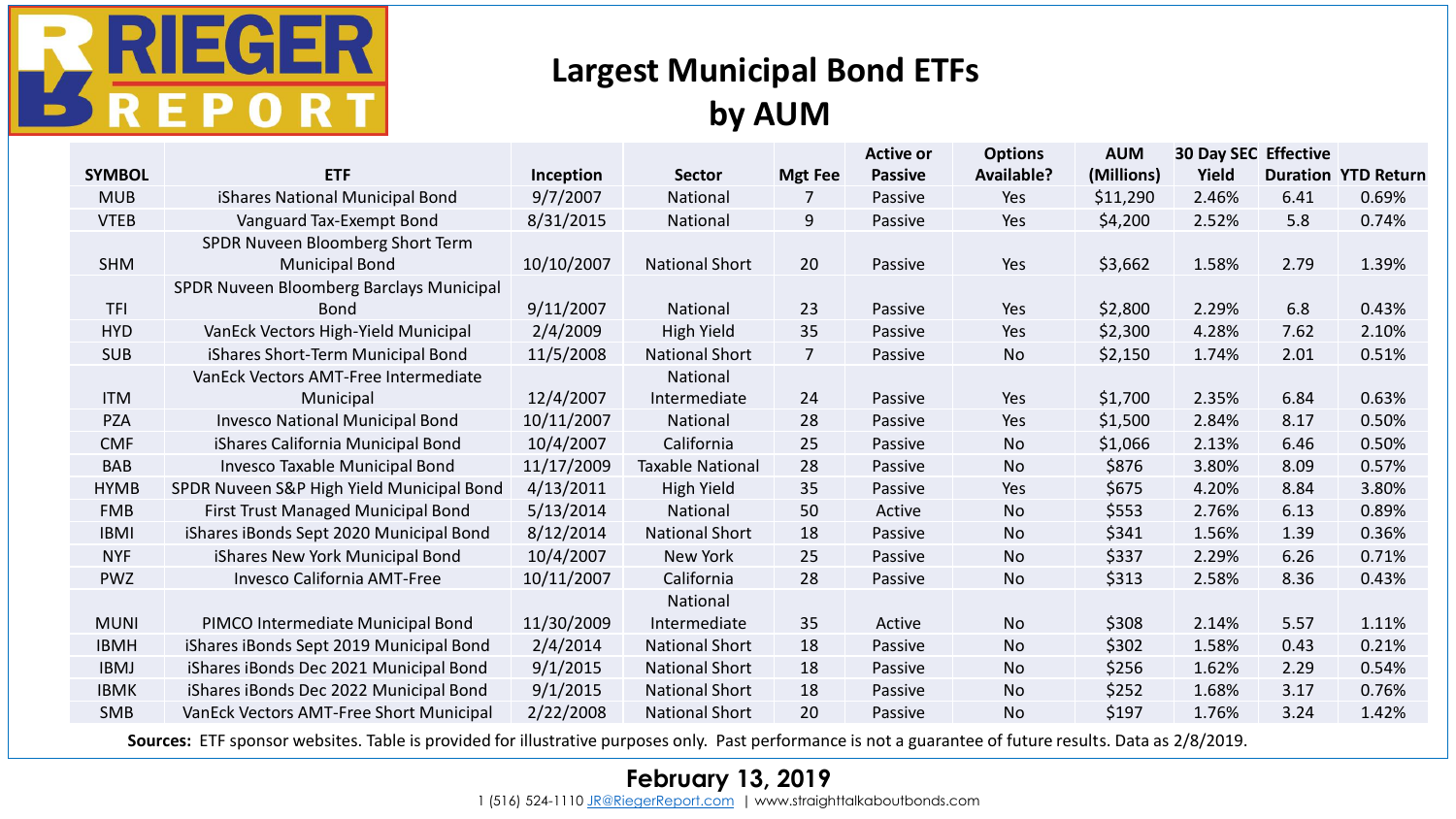

#### **National Municipal Bond ETFs (Alphabetical Order)**

|               |                                             |            |                      |    |                                   | <b>Options</b> | <b>AUM</b> | 30 Day SEC    | <b>Effective</b> |                   |
|---------------|---------------------------------------------|------------|----------------------|----|-----------------------------------|----------------|------------|---------------|------------------|-------------------|
| <b>SYMBOL</b> | <b>ETF</b>                                  | Inception  | <b>Sector</b>        |    | Mgt Fee Active/Passive Available? |                | (Millions) | Yield         | <b>Duration</b>  | <b>YTD Return</b> |
|               | Columbia Multi-Sector Municipal             |            |                      |    |                                   |                |            |               |                  |                   |
| <b>MUST</b>   | <b>Bond</b>                                 | 10/10/2018 | National             | 28 | Passive                           | No             | \$18       | 2.62%         | not indicated    | 0.98%             |
|               | First Trust Managed Municipal               |            |                      |    |                                   |                |            |               |                  |                   |
| <b>FMB</b>    | <b>Bond</b>                                 | 5/13/2014  | National             | 50 | Active                            | No             | \$553      | 2.76%         | 6.13             | 0.89%             |
| <b>FMHI</b>   | First Trust Municipal High Income           | 11/1/2017  | National             | 55 | Active                            | No             | \$35       | 3.43%         | 5.76             | 2.04%             |
| <b>FLMB</b>   | Franklin Liberty Municipal Bond             | 8/31/2017  | National             | 30 | Active                            | No             | \$7        | 2.63%         | 7.72             | 0.83%             |
| <b>HMOP</b>   | Hartford Municipal Opportunities 12/13/2017 |            | National             | 30 | Active                            | No             | \$108      | 2.61%         | 5.1              | 1.36%             |
| <b>PZA</b>    | Invesco National Municipal Bond 10/11/2007  |            | National             | 28 | Passive                           | Yes            | \$1,500    | 2.84%         | 8.17             | 0.50%             |
|               |                                             |            | National             |    |                                   |                |            |               |                  |                   |
| <b>MMIN</b>   | IQ MacKay Municipal Insured                 | 10/18/2017 | Insured              | 30 | Active                            | <b>No</b>      | \$18       | 3.31%         | 6.4              | 0.58%             |
| <b>MUB</b>    | iShares National Municipal Bond             | 9/7/2007   | National             | 7  | Passive                           | Yes            | \$11,290   | 2.46%         | 6.41             | 0.69%             |
| <b>JMUB</b>   | JPMorgan Municipal Bond                     | 10/29/2018 | National             | 24 | Active                            | <b>No</b>      | \$31       | 2.35%         | 6.17             | 1.09%             |
|               | <b>SPDR Nuveen Bloomberg Barclays</b>       |            |                      |    |                                   |                |            |               |                  |                   |
| <b>TFI</b>    | <b>Municipal Bond</b>                       | 9/11/2007  | National             | 23 | Passive                           | Yes            | \$2,800    | 2.29%         | 6.8              | 0.43%             |
|               | VanEck Vectors AMT-Free Long                |            |                      |    |                                   |                |            |               |                  |                   |
| <b>MLN</b>    | Municipal                                   | 1/2/2008   | <b>National Long</b> | 24 | Passive                           | No             | \$135      | 3.23%         | not indicated    | $-0.73%$          |
|               | VanEck Vectors Pre-Refunded                 |            | <b>National Pre-</b> |    |                                   |                |            |               |                  |                   |
| PRB           | Municipal                                   | 2/2/2009   | Refunded             | 24 | Passive                           | No             | \$14       | 1.63%         | 2.92             | 1.47%             |
| <b>VTEB</b>   | Vanguard Tax-Exempt Bond                    | 8/31/2015  | National             | 9  | Passive                           | No             | \$4,200    | 2.52%         | 5.8              | 0.74%             |
|               | <b>Virtus Cumberland Municipal</b>          |            |                      |    |                                   |                |            |               |                  |                   |
| <b>CUMB</b>   | <b>Bond</b>                                 | 1/17/2017  | National             | 59 | Active                            | <b>No</b>      | \$11       | 2.19%         | not indicated    | $-0.02%$          |
| <b>RVNU</b>   | Xtrackers Municipal Infrastructure          | 6/4/2013   | National             | 15 | Passive                           | No             | \$57       | not indicated | 6.48             | 0.40%             |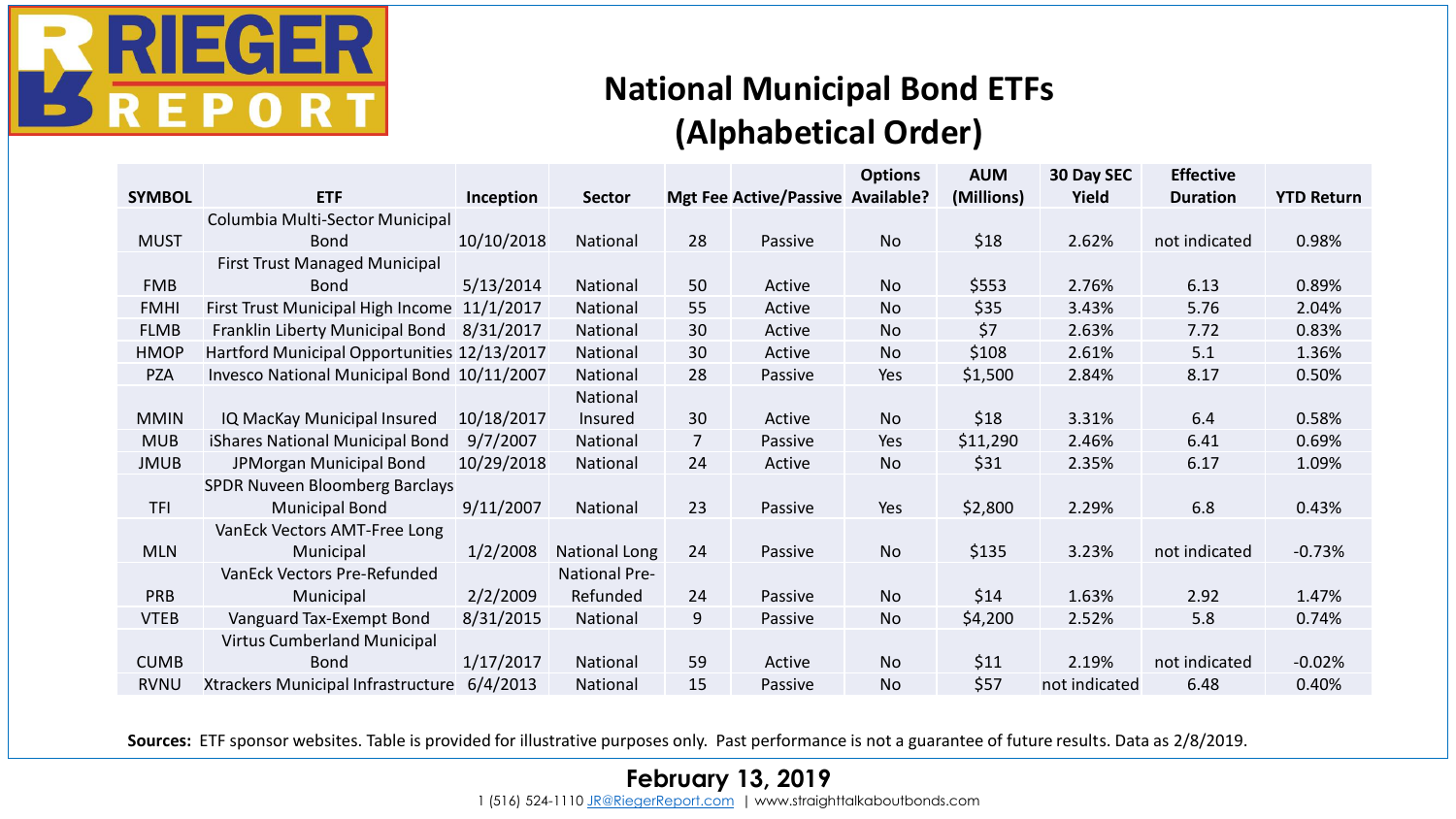

#### **National Intermediate Municipal Bond ETFs (Alphabetical Order)**

|               |                                |            |                 |    |                                   | <b>Options</b> | <b>AUM</b> | 30 Day SEC | <b>Effective</b> |                   |
|---------------|--------------------------------|------------|-----------------|----|-----------------------------------|----------------|------------|------------|------------------|-------------------|
| <b>SYMBOL</b> | <b>ETF</b>                     | Inception  | <b>Sector</b>   |    | Mgt Fee Active/Passive Available? |                | (Millions) | Yield      | <b>Duration</b>  | <b>YTD Return</b> |
|               | Franklin Liberty Intermediate  |            | National        |    |                                   |                |            |            |                  |                   |
| <b>FMLI</b>   | <b>Municipal Opportunities</b> | 8/31/2017  | Intermediate    | 30 | Active                            | <b>No</b>      | \$7        | 2.81%      | 6.43             | 0.62%             |
|               | IQ MacKay Municipal            |            | National        |    |                                   |                |            |            |                  |                   |
| <b>MMIT</b>   | Intermediate                   | 10/18/2017 | Intermediate    | 31 | Active                            | <b>No</b>      | \$32       | 3.97%      | not indicated    | 0.80%             |
|               | PIMCO Intermediate Municipal   |            | <b>National</b> |    |                                   |                |            |            |                  |                   |
| <b>MUNI</b>   | <b>Bond</b>                    | 11/30/2009 | Intermediate    | 35 | Active                            | <b>No</b>      | \$308      | 2.14%      | 5.57             | 1.11%             |
|               | <b>VanEck Vectors AMT-Free</b> |            | National        |    |                                   |                |            |            |                  |                   |
| <b>ITM</b>    | Intermediate Municipal         | 12/4/2007  | Intermediate    | 24 | Passive                           | Yes            | \$1,700    | 2.35%      | 6.84             | 0.63%             |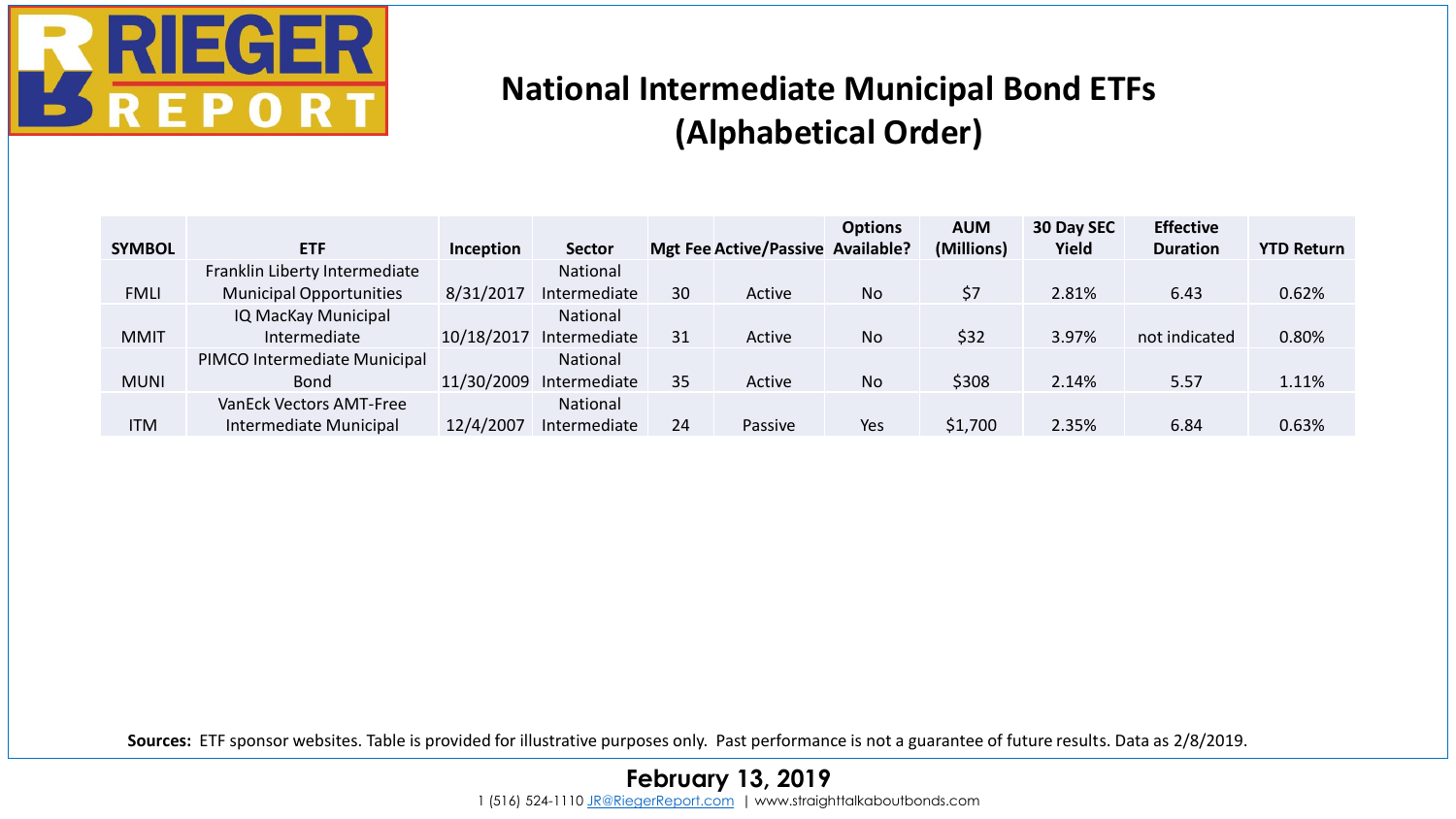

#### **National Short Term Municipal Bond ETFs (Alphabetical Order)**

| <b>SYMBOL</b> | <b>ETF</b>                              | Inception | <b>Sector</b>             |    | Mgt Fee Active/Passive Available? | <b>Options</b> | <b>AUM</b><br>(Millions) | 30 Day SEC<br>Yield | <b>Effective</b><br><b>Duration</b> | <b>YTD Return</b> |
|---------------|-----------------------------------------|-----------|---------------------------|----|-----------------------------------|----------------|--------------------------|---------------------|-------------------------------------|-------------------|
|               | <b>First Trust Short Duration</b>       |           |                           |    |                                   |                |                          |                     |                                     |                   |
| <b>FSMB</b>   | Municipal                               |           | 11/1/2018 National Short  | 45 | Active                            | No             | \$20                     | 1.90%               | $\overline{2}$                      | N/A               |
|               | <b>First Trust Ultra Short Duration</b> |           |                           |    |                                   |                |                          |                     |                                     |                   |
| <b>FUMB</b>   | Municipal                               |           | 11/1/2018 National Short  | 35 | Active                            | <b>No</b>      | \$20                     | 1.64%               | 0.52                                | N/A               |
|               | Invesco VDRO Tax-Free Weekly            |           |                           |    |                                   |                |                          |                     |                                     |                   |
| <b>PVI</b>    | Municipal                               |           | 11/15/2007 National Short | 25 | Passive                           | No             | \$61                     | 1.04%               | (7-day reset)                       | 1.31%             |
|               | iShares iBonds Dec 2021                 |           |                           |    |                                   |                |                          |                     |                                     |                   |
| <b>IBMJ</b>   | <b>Municipal Bond</b>                   | 9/1/2015  | <b>National Short</b>     | 18 | Passive                           | <b>No</b>      | \$256                    | 1.62%               | 2.29                                | 0.54%             |
|               | iShares iBonds Dec 2022                 |           |                           |    |                                   |                |                          |                     |                                     |                   |
| <b>IBMK</b>   | <b>Municipal Bond</b>                   | 9/1/2015  | <b>National Short</b>     | 18 | Passive                           | <b>No</b>      | \$252                    | 1.68%               | 3.17                                | 0.76%             |
|               | iShares iBonds Dec 2023                 |           |                           |    |                                   |                |                          |                     |                                     |                   |
| <b>IBML</b>   | <b>Municipal Bond</b>                   | 4/11/2017 | <b>National Short</b>     | 18 | Passive                           | <b>No</b>      | \$138                    | 1.75%               | 3.96                                | 0.93%             |
|               | iShares iBonds Dec 2024                 |           |                           |    |                                   |                |                          |                     |                                     |                   |
| <b>IBMM</b>   | <b>Municipal Bond</b>                   |           | 3/20/2018 National Short  | 18 | Passive                           | <b>No</b>      | \$41                     | 1.81%               | 4.8                                 | 1.20%             |
|               | iShares iBonds Sept 2019                |           |                           |    |                                   |                |                          |                     |                                     |                   |
| <b>IBMH</b>   | <b>Municipal Bond</b>                   | 2/4/2014  | <b>National Short</b>     | 18 | Passive                           | <b>No</b>      | \$302                    | 1.58%               | 0.43                                | 0.21%             |
|               | iShares iBonds Sept 2020                |           |                           |    |                                   |                |                          |                     |                                     |                   |
| <b>IBMI</b>   | <b>Municipal Bond</b>                   |           | 8/12/2014 National Short  | 18 | Passive                           | <b>No</b>      | \$341                    | 1.56%               | 1.39                                | 0.36%             |

Continued on next page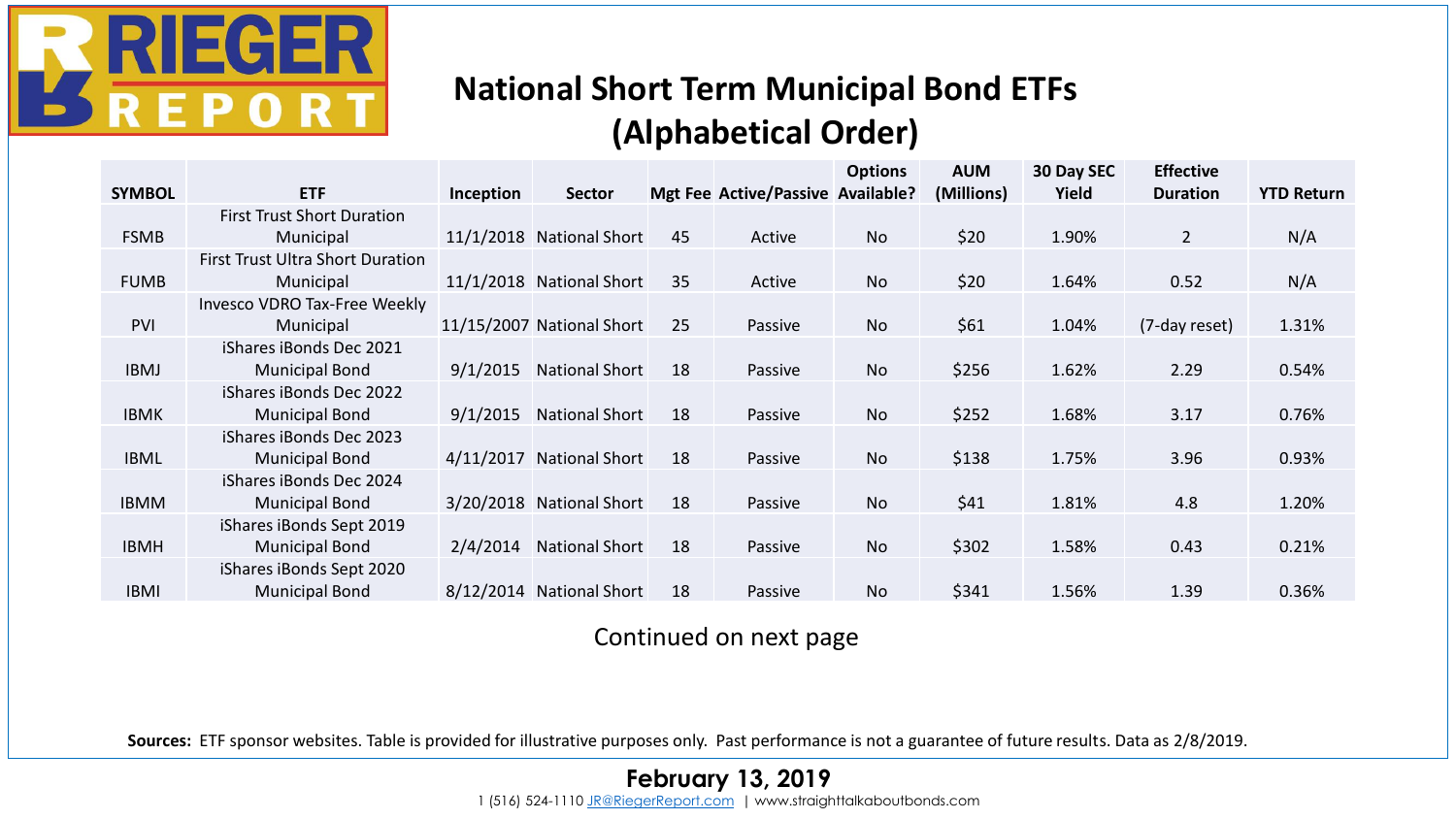

#### **National Short Term Municipal Bond ETFs (Alphabetical Order Continued)**

|               |                                  |           |                           |    |                                   | <b>Options</b> | <b>AUM</b> | 30 Day SEC | <b>Effective</b> |                   |
|---------------|----------------------------------|-----------|---------------------------|----|-----------------------------------|----------------|------------|------------|------------------|-------------------|
| <b>SYMBOL</b> | <b>ETF</b>                       | Inception | <b>Sector</b>             |    | Mgt Fee Active/Passive Available? |                | (Millions) | Yield      | <b>Duration</b>  | <b>YTD Return</b> |
|               | iShares Short Maturity Municipal |           |                           |    |                                   |                |            |            |                  |                   |
| <b>MEAR</b>   | <b>Bond</b>                      | 3/3/2015  | <b>National Short</b>     | 25 | Active                            | <b>No</b>      | \$177      | 1.53%      | 0.55             | 0.26%             |
|               | iShares Short-Term Municipal     |           |                           |    |                                   |                |            |            |                  |                   |
| <b>SUB</b>    | <b>Bond</b>                      |           | 11/5/2008 National Short  |    | Passive                           | No             | \$2,150    | 1.74%      | 2.01             | 0.51%             |
|               | JPMorgan Ultra-Short Municipal   |           |                           |    |                                   |                |            |            |                  |                   |
| <b>JMST</b>   | Income                           |           | 10/16/2018 National Short | 18 | Active                            | <b>No</b>      | \$52       | 1.90%      | 0.79             | 0.30%             |
|               | PIMCO Short Term Municipal       |           |                           |    |                                   |                |            |            |                  |                   |
| <b>SMMU</b>   | <b>Bond</b>                      | 2/1/2010  | <b>National Short</b>     | 35 | Active                            | N <sub>o</sub> | \$82       | 1.76%      | 1.91             | 1.38%             |
|               | SPDR Nuveen Bloomberg Short      |           |                           |    |                                   |                |            |            |                  |                   |
| <b>SHM</b>    | <b>Term Municipal Bond</b>       |           | 10/10/2007 National Short | 20 | Passive                           | Yes            | \$3,662    | 1.58%      | 2.79             | 1.39%             |
|               | VanEck Vectors AMT-Free Short    |           |                           |    |                                   |                |            |            |                  |                   |
| <b>SMB</b>    | Municipal                        |           | 2/22/2008 National Short  | 20 | Passive                           | No             | \$197      | 1.76%      | 3.24             | 1.42%             |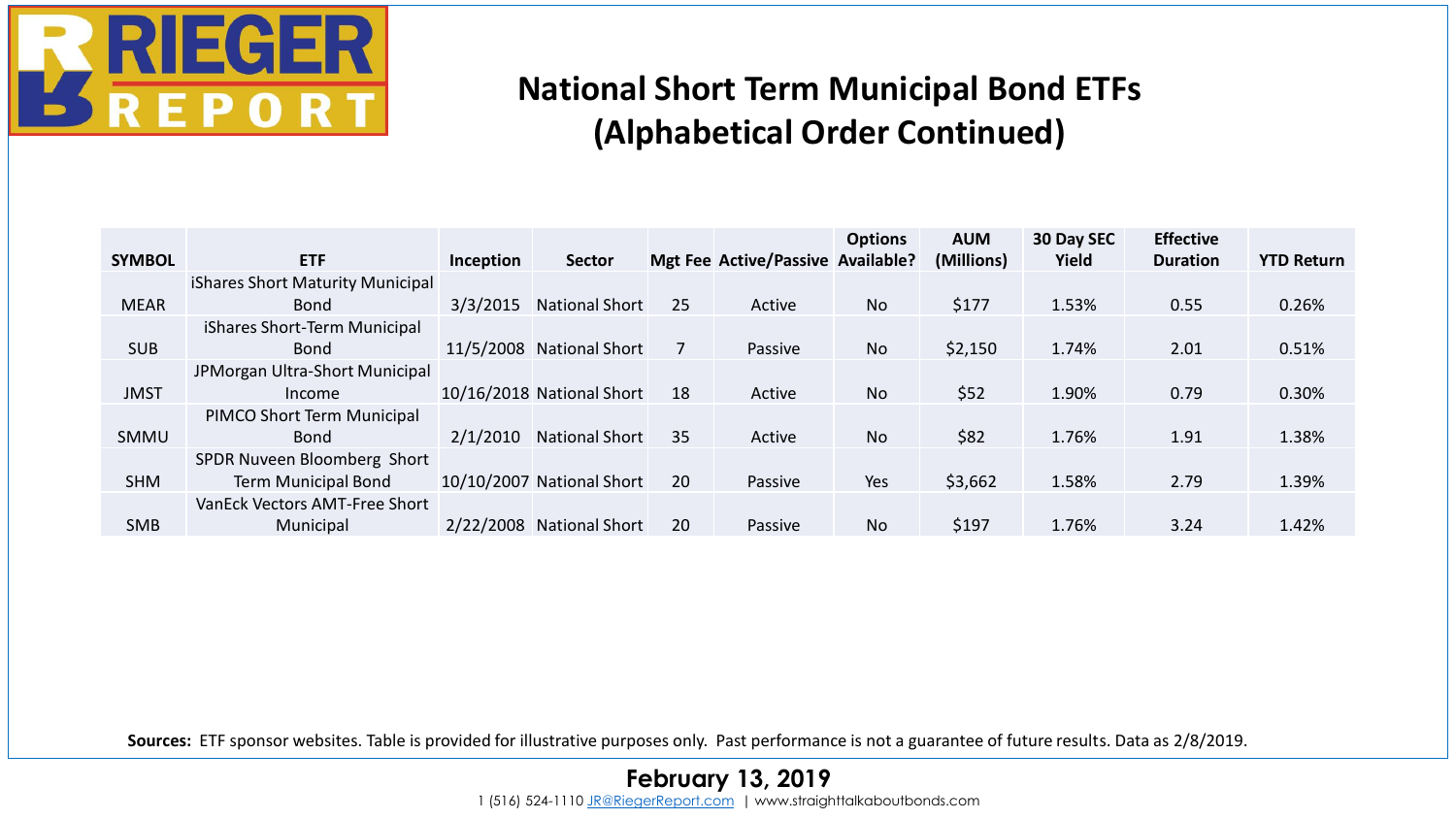

#### **High Yield Municipal Bond ETFs (Alphabetical Order)**

|               |                                 |           |               |    |                                   | <b>Options</b> | <b>AUM</b> | 30 Day SEC | <b>Effective</b> |                   |
|---------------|---------------------------------|-----------|---------------|----|-----------------------------------|----------------|------------|------------|------------------|-------------------|
| <b>SYMBOL</b> | <b>ETF</b>                      | Inception | <b>Sector</b> |    | Mgt Fee Active/Passive Available? |                | (Millions) | Yield      | <b>Duration</b>  | <b>YTD Return</b> |
|               | SPDR Nuveen S&P High Yield      |           |               |    |                                   |                |            |            |                  |                   |
| <b>HYMB</b>   | <b>Municipal Bond</b>           | 4/13/2011 | High Yield    | 35 | Passive                           | Yes            | \$675      | 4.20%      | 8.84             | 3.80%             |
|               | VanEck Vectors High-Yield       |           |               |    |                                   |                |            |            |                  |                   |
| <b>HYD</b>    | Municipal                       | 2/4/2009  | High Yield    | 35 | Passive                           | Yes            | \$2,300    | 4.28%      | 7.62             | 2.10%             |
|               | VanEck Vectors Short High-Yield |           |               |    |                                   |                |            |            |                  |                   |
| <b>SHYD</b>   | Municipal                       | 1/13/2014 | High Yield    | 35 | Passive                           | No             | \$176      | 3.28%      | 4.73             | 2.43%             |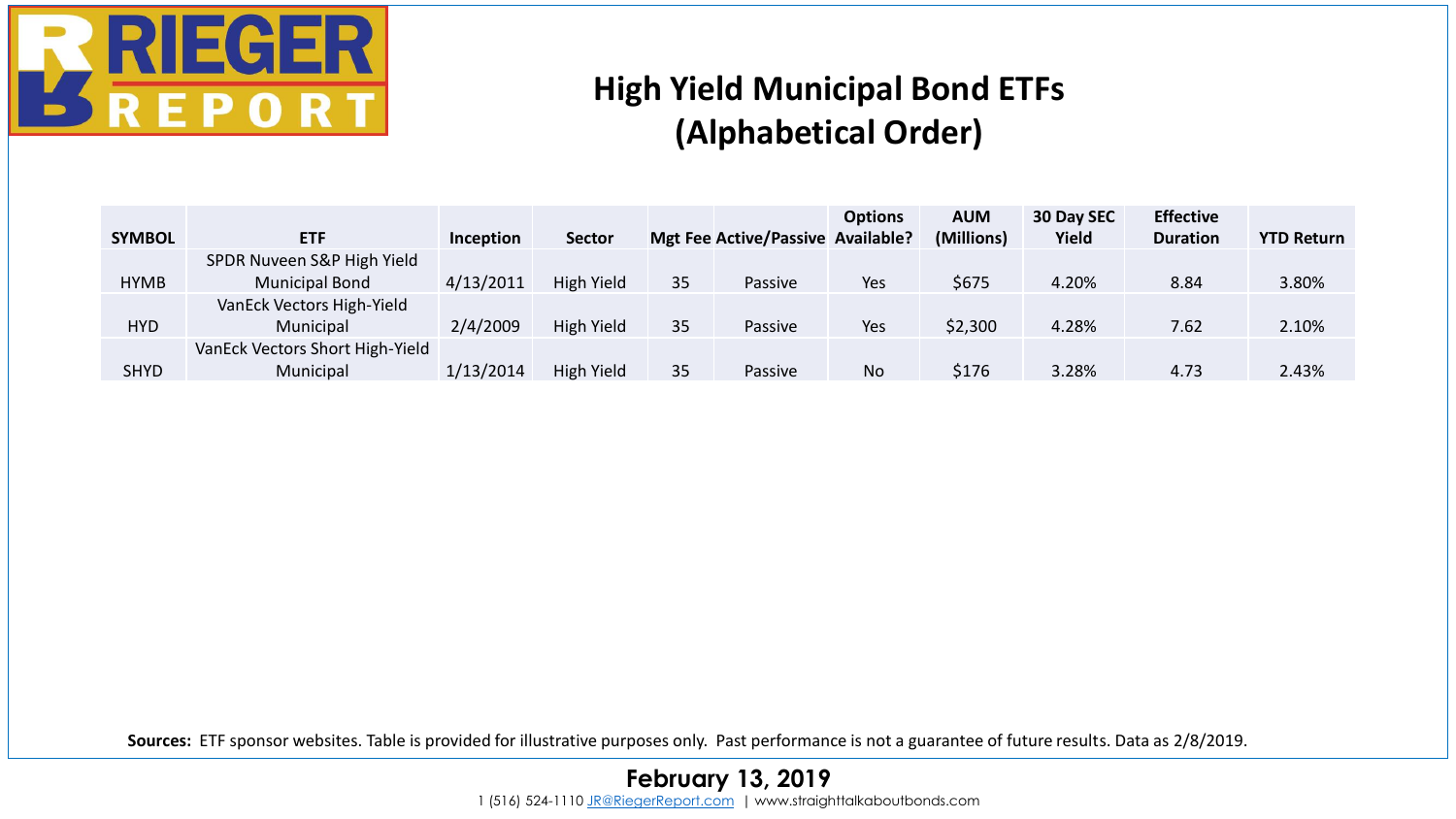

#### **State Based Municipal Bond ETFs (Alphabetical Order)**

|               |                                             |            |               |    |                                   | <b>Options</b> | <b>AUM</b> | 30 Day SEC | <b>Effective</b> |                   |
|---------------|---------------------------------------------|------------|---------------|----|-----------------------------------|----------------|------------|------------|------------------|-------------------|
| <b>SYMBOL</b> | <b>ETF</b>                                  | Inception  | <b>Sector</b> |    | Mgt Fee Active/Passive Available? |                | (Millions) | Yield      | <b>Duration</b>  | <b>YTD Return</b> |
|               | First Trust California Municipal            |            |               |    |                                   |                |            |            |                  |                   |
| <b>FCAL</b>   | High Income                                 | 6/20/2017  | California    | 50 | Active                            | <b>No</b>      | \$22       | 2.81%      | 6.66             | 1.10%             |
| <b>PWZ</b>    | Invesco California AMT-Free                 | 10/11/2007 | California    | 28 | Passive                           | No             | \$313      | 2.58%      | 8.36             | 0.43%             |
|               | Invesco New York AMT-Free                   |            |               |    |                                   |                |            |            |                  |                   |
| <b>PZT</b>    | <b>Municipal Bond</b>                       | 10/11/2007 | New York      | 28 | Passive                           | <b>No</b>      | \$61       | 2.89%      | 7.74             | 0.25%             |
| <b>CMF</b>    | iShares California Municipal Bond 10/4/2007 |            | California    | 25 | Passive                           | <b>No</b>      | \$1,066    | 2.13%      | 6.46             | 0.50%             |
| <b>NYF</b>    | iShares New York Municipal Bond 10/4/2007   |            | New York      | 25 | Passive                           | <b>No</b>      | \$337      | 2.29%      | 6.26             | 0.71%             |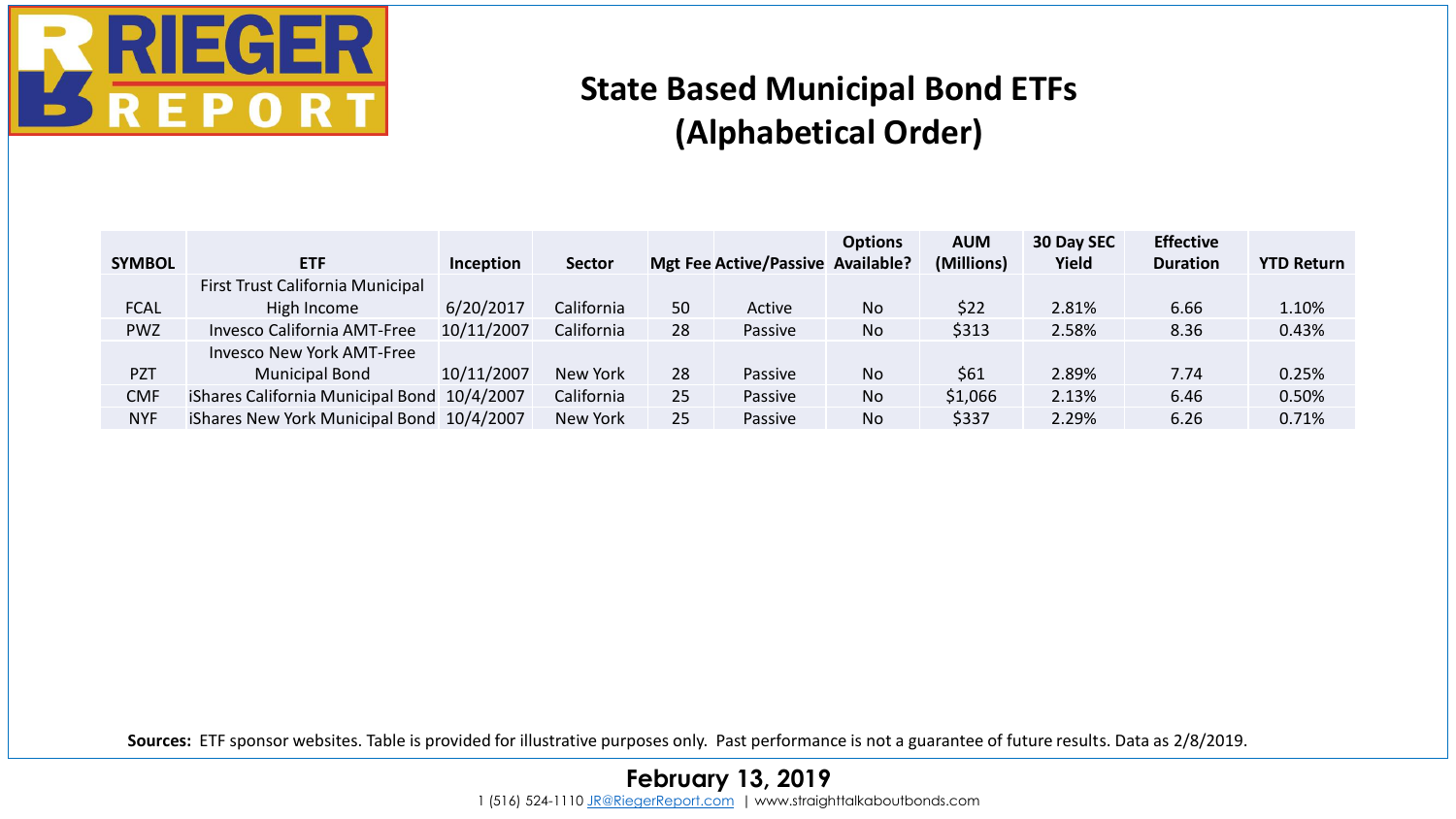

#### **Taxable Municipal Bond ETF (Only one at this time)**

| <b>SYMBOL</b> | <b>ETF</b>                                | Inception | <b>Sector</b>       |    | Mgt Fee Active/Passive Available? | <b>Options</b> | AUM<br>(Millions) | 30 Day SEC<br>Yield | <b>Effective</b><br><b>Duration</b> | <b>YTD Return</b> |
|---------------|-------------------------------------------|-----------|---------------------|----|-----------------------------------|----------------|-------------------|---------------------|-------------------------------------|-------------------|
| <b>BAB</b>    | Invesco Taxable Municipal Bond 11/17/2009 |           | Taxable<br>National | 28 | Passive                           | No             | \$876             | 3.80%               | 8.09                                | 0.57%             |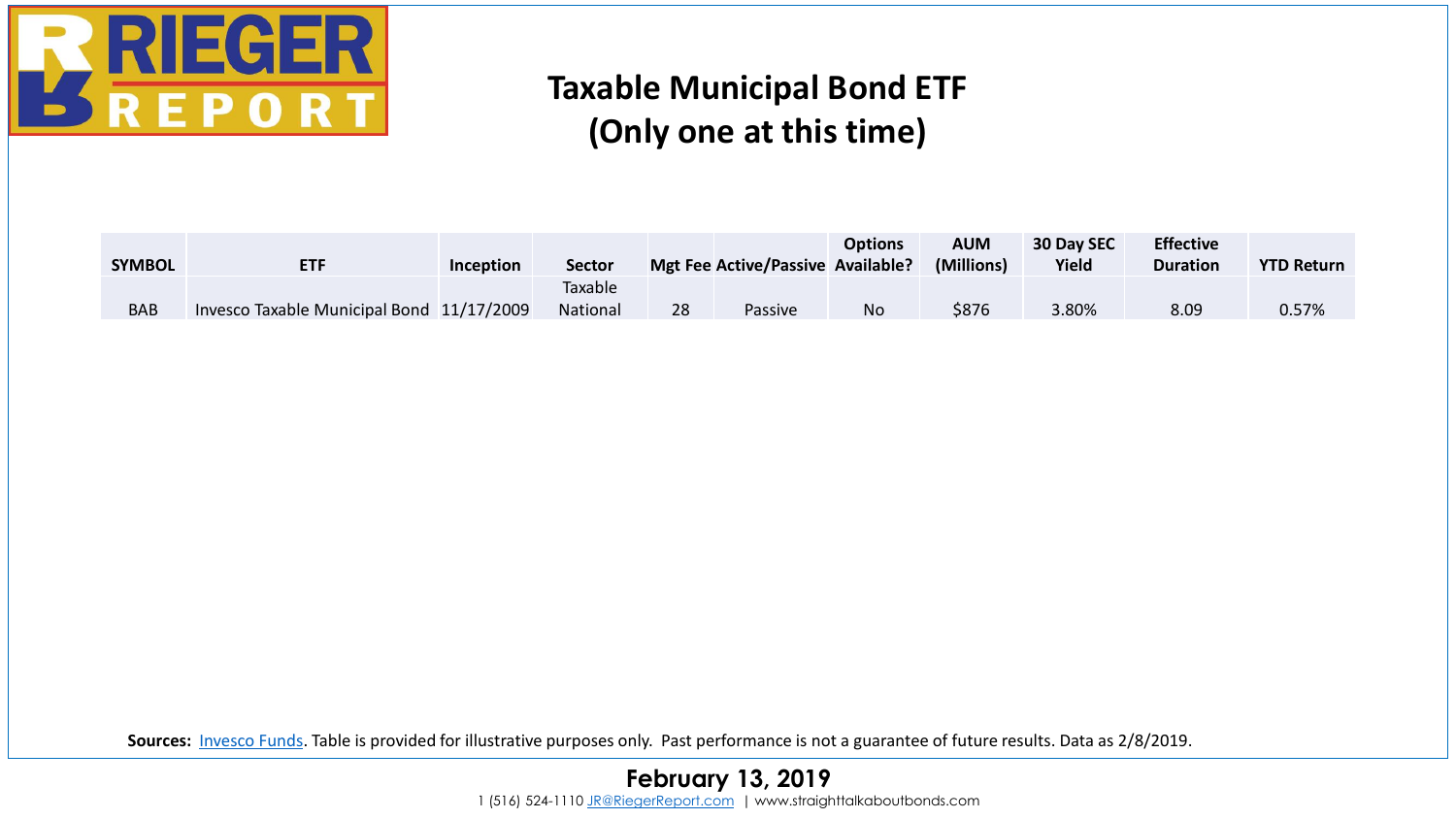

#### **Data Resources Used in this Report**

- The data used in this report came from the ETF sponsor websites.
- Not all the ETF sponsor websites report the same information and may do so in different time frames.
- ETF "Sector" classifications can be subjective. The sector designation is my opinion based on the stated objective of the ETF.
- The data in spreadsheet form is available by contacting the Rieger Report.
- I do my best to make this an accurate report. In the event of data errors or omissions please contact [JR@RiegerReport.com](mailto:JR@RiegerReport.com).